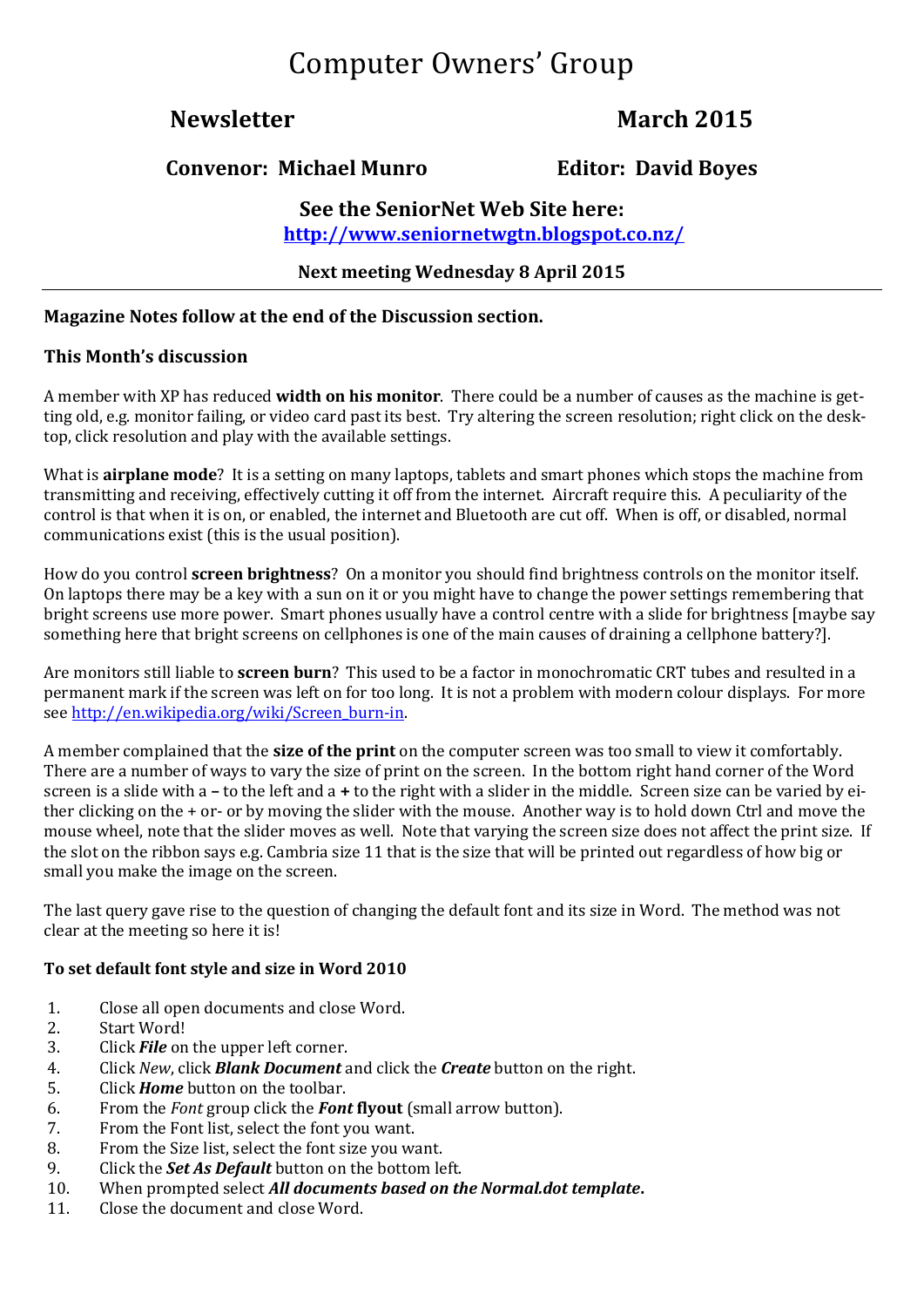The next time you start Word the font style and font size will be automatically set to the style and size of your choice. You can also change the default line spacing and other paragraph settings in a similar way.

A member bought a **NAS (Network Attached Storage)** drive at Xmas. It's like a USB external drive, but plugged into the network. The theory is, that you can load stuff onto it as a local drive at local speeds, yet access it via the network in a remote location. What happened is that the drive worked locally very well, but the remote access did not. The whole point was to access it remotely. The drive was sent back, but the refund has still not arrived! For more se[e http://en.wikipedia.org/wiki/Network-attached\\_storage.](http://en.wikipedia.org/wiki/Network-attached_storage)

A member has found **SlimCleaner** rather intrusive and wants to get rid of it. SlimCleaner is a genuine program similar to CCleaner. TheMakeuseof sit[e http://tinyurl.com/o3cb5zn](http://tinyurl.com/o3cb5zn) is interesting as it compares the three main computer cleaners CCleaner, SlimCleaner and Advanced System Care. To uninstall SlimCleaner go to <http://slimcleaner.com/uninstall.php> and follow the instructions. The point was made at the meeting that it is prudent to go to Safe Mode when uninstalling programs.

A new uninstaller called **Geek Uninstaller** has appeared on the horizon. It seems to be very similar to Revo but with the advantage that it fully supports 64 bit systems. Gizmodo's review of a number of uninstall programs is worth reading and contains a Quick Selection Guide giving the differences in a nutshell: [http://www.techsupportalert.com/best-free-program-un-installer.htm.](http://www.techsupportalert.com/best-free-program-un-installer.htm)

One member is unable to get rid of an image on his **iPad screen**. It is likely that the program associated with the image has crashed. This site describes the procedure of reinstalling iTunes which may be relevant: http://tinyurl.com/myg8zz3. The iPad may need to be reset. Refer to the User Manual or Google "Reset iPad" for the method.

What happens when you **close the lid of a laptop**? To find out right click on the battery symbol and select **Power Options.** The main screen allows you to select the most suitable power plan. On the left side of this screen is a menu, one item being **"Choose what closing the lid does"**. Click on this and you will see what closing the lid does. Change it if the setting shown is not suitable and note that you can have different settings for battery or mains operation.

Can you use a **laptop with the battery removed**? Yes. If you always have your machine plugged into the mains it is a good idea to remove the battery; it will last longer! Battery removal is a simple operation but it varies between makes; check your documentation.

David Boyes

## **COG Notes for March 2015**

#### **All the magazines reviewed below are held in the SeniorNet office and are available for borrowing.**

### **TECHLife Australia** (February)

The theme for this issue is "Unbeatable tech bargains". If you are fairly new to the computer game, there are plenty of good ideas and advice here. For example, buying gear from the US and elsewhere – what's safe to import, and what to be wary of? There are comments on international warranties, and of course much much more. It was encouraging to me, as a fairly regular attendee of the COG and Q&A, that there is nothing here which has not been mentioned from time to time at our meetings. But, no doubt about it, this is a useful round-up.

Particularly helpful in this issue are the articles on "Affordable portable PCs", and on "Super-affordable smartphones". In both cases there are reviews aplenty (six pages of them for the first article, and five for the second). So, if you're in these markets .... Actually, if you are making any substantial purchase in the computer tech area, you should glance at the Buyers' Guide section of the latest TECHLife Australia magazine. There you'll find five pages of key judgements on relevant tech gear. There are 28 different sorts of equipment examined – including for example laptops, smartphones, cameras, portable hard drives, Wi-Fi routers, and so on. But the focus is not just on best of breed. Each of the 28 categories has entries under the following headings: "Best Budget; Best Value; Best Performance; and New on Shelf". The price of each item is given, as well as an incisive comment.

The search for really useful apps is never-ending. By happy chance, three for the Android are mentioned in this issue. Google Maps is, we know, a treasure. But it performs best when you have access to data. What many of us want are maps on our phone which we can use without mobile data reception. One such app has just been re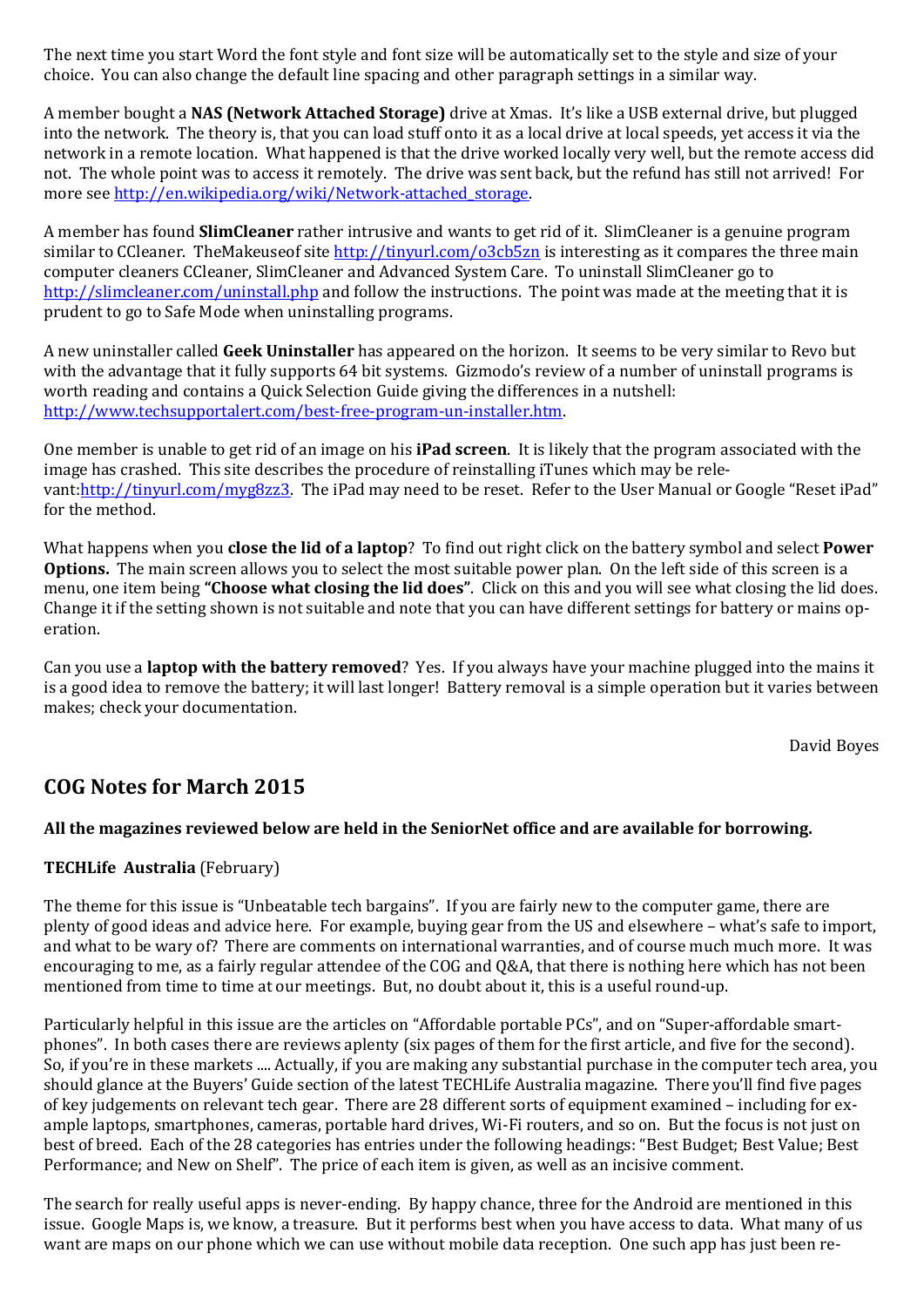leased. It's "Here beta: Off-Line Maps & Nav ". It has off-line maps for over 100 countries, and the review says they're "accurate and user-friendly".

People are increasingly using their smart phones as their family camera. The problem is how to edit, group and sort all the many photos now on our phones. A review here suggests that an app called "Lumific" will solve many typical problems in this area.

If you know what VLC is, and are interested in using your Android as a media player, then you'll be glad that a VLC app is now available for Android phones at the Google Play store. (All three of these apps are free.)

Have you got junkware on your computer? We're finding this an increasing problem at The Clinic. What can you do about it? There's a short paragraph here (p. 76) telling you how to use a free app called the Junkware Removal Tool [http://www.fosshub.com](http://www.fosshub.com/) /. The article says that once you've downloaded the app, you should create a system restore point. Then, close all the browsers running on your machine and double-click this app. It could be running for some time but it will remove any junkware it finds.

How can you avoid junkware? These days when you go to download a free programme from the net, you're often tricked into downloading additional programs which you definitely wouldn't want to have on your computer. It's suggested here that to avoid being caught in this way you should use a free app –Unchecky, <http://unchecky.en.lo4d.com/>". It helps you ensure that you download only the programmes you specifically want – and no others.

A number of people are tired of free-to-air TV, don't want Sky, and, looking for alternatives, are wondering how to get the Internet onto their TV screen. If you are clever enough to do that, then you'll be looking, among other things, for good documentaries. Now here's a find. There's a new site being talked about called Top Documentary Films, <http://topdocumentaryfilms.com/>. It looks excellent. Its 3000 films have been sorted into 25 categories, and the site prides itself that it fully observes copyright. The most shared documentaries include Alain de Botton's series on philosophy, an examination of the life of Tesla, and Stephen Fry's exploration of manic depression. And there is much more besides.

Mac users could be interested in a detailed two-page article entitled "Power up your Mac keyboard shortcuts"and on how to "Edit photos in iOS 8".

### **PC and Tech Authority (March)**

One of the lead articles is "Are robots really going to take your job?" While many of us are not the target audience for this article, it is, nevertheless an interesting, important topic. The point is made that "low-skilled, highly repetitive jobs are most at risk, such as sales staff, drivers, construction workers and office administration staff". But it also noted that personal services, making tea and giving comfort in rest homes, are not well done by machines. One conclusion is that "a society with cheap robot labour would be incredibly prosperous… [But without] the vast majority of human beings [sharing] in that prosperity ... we risk ... dystopian outcomes".

Another lead article is a group test on"High-Speed Storage". This is looking at server storage equipment and, as such, wouldn't interest most of us.

Speculation about Windows 10 currently helps fill computer magazines, and this issue is no exception. We've all heard rumours that Windows 10 will be free. That would be most welcome, but it's far from guaranteed. A Microsoft spokesman is quoted in this issue as saying that Microsoft would be expecting to "monetise" Windows 10 "differently" [from the past]. Nothing more precise than that, but there is a possibility that that Microsoft might offer a consumer version of Windows 10 for no cost, while charging for professional features. The release is scheduled for the "middle of the year".

There's a three-page review of Google's flagship smart phone – the Nexus 6, and a detailed examination of the SonyXperia Z3 Tablet Compact which, for the record, is described as "a fabulous piece of hardware. The battery life is incredible, the display is super-bright and performances excellent". And at \$A499 this high-quality tablet's not too expensive.